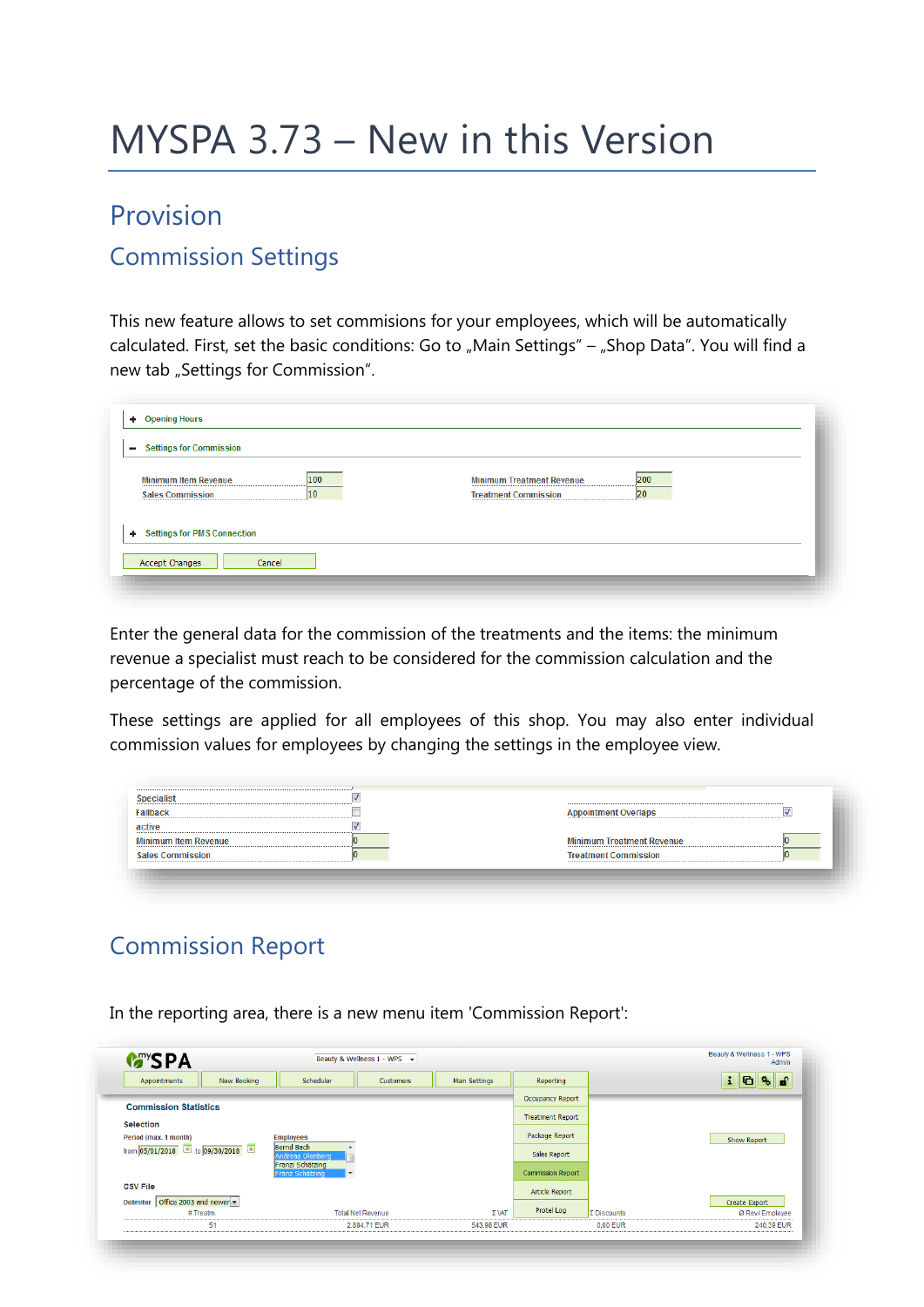The employees' sales are shown here in detail, and in addition the due commissions according to the commission settings. Ancillary sales, which were sold with a treatment, are assigned to the specialist, freely sold articles to the user logged into MY SPA. The relevant employees are selectable in the drop down menu – hold the CTRL key and select them with a mouse click.

| New Booking<br>Appointments               | Scheduler                            |                   | Customers                | Main Settings                  | Reporting                |                    |                                    | $\mathbf{i}$      | $\mathbf{G}$ $\mathbf{G}$ |
|-------------------------------------------|--------------------------------------|-------------------|--------------------------|--------------------------------|--------------------------|--------------------|------------------------------------|-------------------|---------------------------|
|                                           |                                      |                   |                          |                                | <b>Occupancy Report</b>  |                    |                                    |                   |                           |
| <b>Commission Statistics</b>              |                                      |                   |                          |                                |                          |                    |                                    |                   |                           |
| <b>Selection</b>                          |                                      |                   |                          |                                | <b>Treatment Report</b>  |                    |                                    |                   |                           |
| Period (max. 1 month)                     |                                      |                   | Package Report           |                                |                          | <b>Show Report</b> |                                    |                   |                           |
| from 05/01/2018 to 09/30/2018             | Andreas Olenberg<br>Franzi Schätzing |                   | $\overline{a}$           |                                |                          |                    |                                    |                   |                           |
|                                           | Franz Schätzing<br>Gerhart Lauter    | ٠                 |                          |                                | <b>Commission Report</b> |                    |                                    |                   |                           |
| <b>CSV File</b>                           |                                      |                   |                          |                                | Article Report           |                    |                                    |                   |                           |
| Office 2003 and newer<br><b>Delimiter</b> |                                      |                   |                          |                                |                          |                    |                                    |                   | Create Export             |
| #Treatments                               |                                      |                   | <b>Total Net Revenue</b> |                                |                          | Protel Log         | $\Sigma$ Discounts                 |                   | Ø Rev./ Employee          |
| 14                                        |                                      |                   | 858.41 EUR               | 163,10 EUR                     |                          | 0,00 EUR           |                                    |                   | 286,14 EUR                |
|                                           |                                      |                   |                          |                                |                          |                    |                                    |                   |                           |
| Name                                      | Tip                                  | <b>Treatments</b> | Pack, Treat.             | Min. Rev.<br><b>Treatments</b> | <b>Sales</b>             | Min. Rev. Items    | <b>Discount</b>                    | <b>Commission</b> | $\Sigma$ Revenues         |
| + Olenberg, Andreas                       | 0.00 EUR                             | 307.56 EUR        | <b>0.00 EUR</b>          | <b>0.00 EUR</b>                | <b>218.07 EUR</b>        |                    | <b>0.00 EUR</b><br><b>0.00 EUR</b> | <b>74.37 EUR</b>  | 525,63 EUR                |
| + Adams, Alexandra                        | 0,00 EUR                             | 75,63 EUR         | <b>29,41 EUR</b>         | 0,00 EUR                       | $0,00$ EUR               |                    | $0,00$ EUR<br>0,00 EUR             | <b>10,50 EUR</b>  | 105,04 EUR                |
| + Martinez, Antonia                       | 0,00 EUR                             | <b>142,86 EUR</b> | <b>84,88 EUR</b>         | <b>0.00 EUR</b>                | 0.00 EUR                 |                    | <b>0.00 EUR</b><br><b>0,00 EUR</b> | <b>22.77 EUR</b>  | <b>227,74 EUR</b>         |

By clicking on the + icon in front of the employee name you may open the detailed view to see every posting from treatments to packages, sold items to tip:

| <b>Name</b>                   |            | <b>Tip</b>      | <b>Treatments</b>     | Pack. Treat.     | Min. Rev.<br><b>Treatments</b> | <b>Sales</b>      | <b>Min. Rev. Items</b> | <b>Discount</b>  | <b>Commission</b> | $\Sigma$ Revenues |
|-------------------------------|------------|-----------------|-----------------------|------------------|--------------------------------|-------------------|------------------------|------------------|-------------------|-------------------|
| <b>Olenberg, Andreas</b><br>٠ |            | <b>0,00 EUR</b> | 307,56 EUR            | <b>0,00 EUR</b>  | 0,00 EUR                       | <b>218,07 EUR</b> | <b>0,00 EUR</b>        | <b>0,00 EUR</b>  | <b>74,37 EUR</b>  | 525,63 EUR        |
| Adams, Alexandra<br>٠         |            | <b>0.00 EUR</b> | <b>75.63 EUR</b>      | <b>29.41 EUR</b> | 0.00 EUR                       | <b>0.00 EUR</b>   | <b>0.00 EUR</b>        | <b>0.00 EUR</b>  | <b>10.50 EUR</b>  | <b>105,04 EUR</b> |
| - Martinez, Antonia           |            | <b>0,00 EUR</b> | <b>142,86 EUR</b>     | <b>84,88 EUR</b> | 0,00 EUR                       | <b>0,00 EUR</b>   | $0.00$ EUR             | <b>0,00 EUR</b>  | <b>22,77 EUR</b>  | <b>227,74 EUR</b> |
| Date                          | Name       |                 | Guest                 |                  |                                | <b>Gross</b>      |                        | <b>Net</b>       | <b>Percent</b>    | Commission        |
| 16.05.2018 11:50:00           | Sheadiva S |                 | <b>Lauren Bacall</b>  |                  |                                | 33.67 EUR         |                        | 28,29 EUR        | 10%               | 2,83 EUR          |
| 29.05.2018 15:58:23           | Subtropica |                 | <b>Evelyn Venable</b> |                  |                                | 35,00 EUR         |                        | 29.41 EUR        | 10%               | <b>2.94 EUR</b>   |
| 29.05.2018 16:03:04           | Rücken     |                 | Jean Hagen            |                  |                                | 20.00 EUR         |                        | 16.81 EUR        | 10%               | <b>1.68 EUR</b>   |
| 06.06.2018 17:21:30           | Ayurveda   |                 | Dagmar Rusvay         |                  |                                | 100,00 EUR        |                        | 84,03 EUR        | 10%               | 8,40 EUR          |
| 13.07.2018 11:30:59           | Aloe Body  |                 | Dennis Baer           |                  |                                | <b>15.00 EUR</b>  |                        | <b>12.61 EUR</b> | 10%               | <b>1.26 EUR</b>   |
| 13.07.2018 11:45:00           | Sheadiva S |                 | Dagmar Rusvay         |                  |                                | 33,67 EUR         |                        | 28,29 EUR        | 10%               | 2,83 EUR          |

The CSV export opens the same content in a processable format.